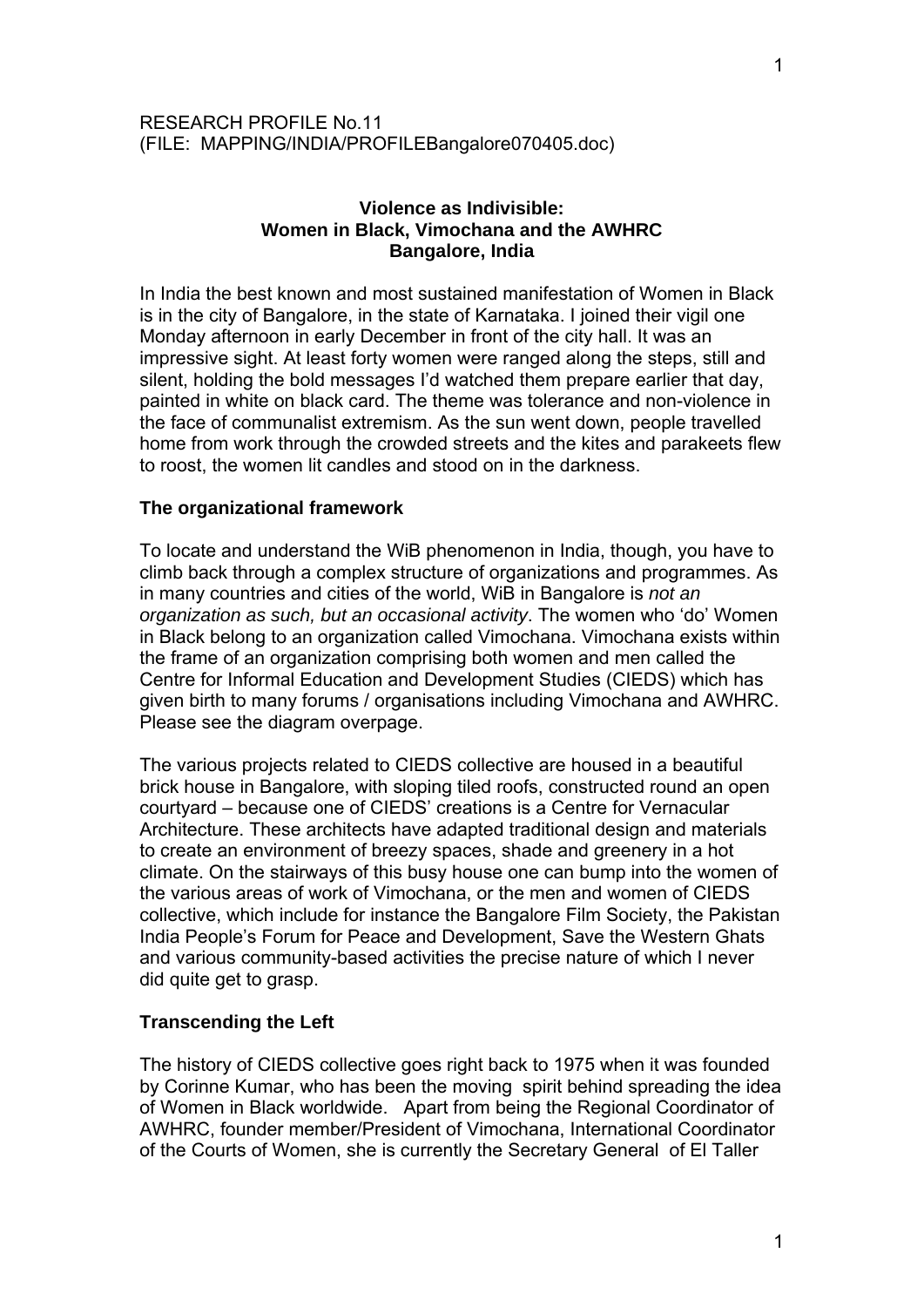International – an international NGO based in Tunisia linking countries of the global south.  $1$ 



A woman who joined CIEDS some years after its foundation is Madhu Bhushan and it was she who along told me about the origins of their various initiatives.

The group of friends who founded CIEDS along with Corinne were part of the Trotskyite Free University movement. What distinguished them from others in the movement was a theoretical turn away from its 'democratic centralism', positivism, utilitarianism and narrow rationalism. They saw the Left as an authoritarian structure, dogmatic, subsuming all struggle into itself. While they shared its politics of social justice and equality, they felt it was hardly different from the Indian elite in uncritically adopting Western notions of 'progress' and 'development' that were inappropriate in Asia. Their alternative philosophy set store by local and regional discourses. It combined collective responsibility with individual autonomy and creativeness.

1

<span id="page-1-0"></span> $1$  El Taller International was formed in 1992 to work with NGOs and social movements which 'challenge structural causes of the dispossession of peoples, the destruction of cultures and the deepening of poverty'. It is a woman centred but not woman-only organization. See the website [www.eltaller.org](http://www.eltaller.org/)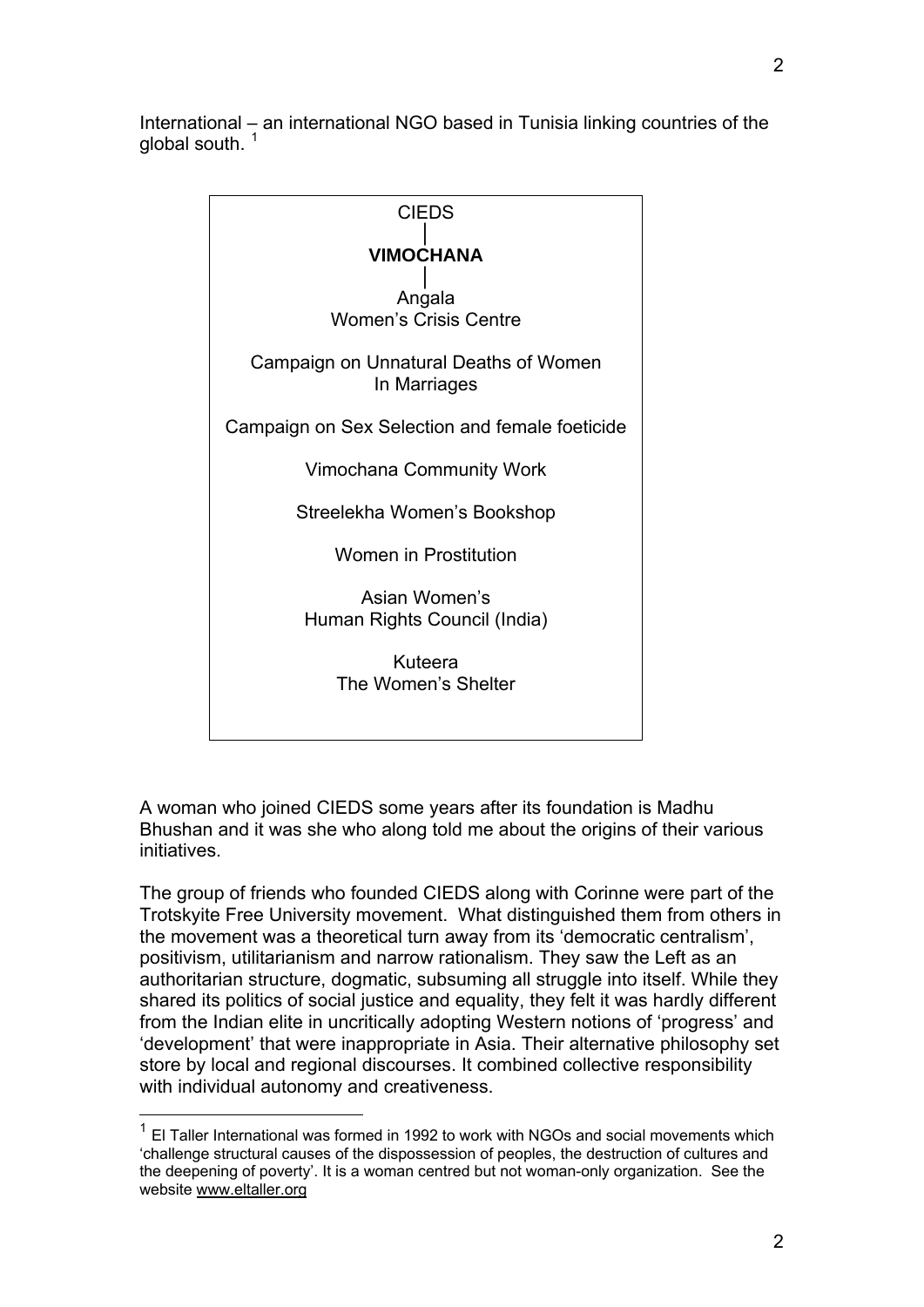## **Vimochana (Liberation)**

 $\overline{a}$ 

In the late seventies the women and men of CIEDS collective were developing a critique of patriarchal gender relations. In 1979 some of them created a distinctive space within CIEDS and in the public arena that they called Vimochana, which means Liberation. As Vimochana grew in the early 1980s it became a specifically an all women's forum. The group of women involved at first they called themselves 'socialist feminists' but later they would say 'we crossed beyond the Left', 'we draw from it but don't take it as our own'. In other words, they were one among the founders of the autonomous feminist movement in India. In many of their activities today they work within local, national and international alliances of women's groups, organizations and campaigns.<sup>[2](#page-2-0)</sup>

One of these founder members, Donna Fernandes, is now the coordinator of Vimochana. Unfortunately she was away at the time I visited them, so I couldn't interview her. I sat down with Madhu, Celine, Shakun and Lakshmi, who told me how Vimochana works.

There's a good deal of continuity and cohesion – the core group has been almost the same women since the mid-eighties or before. 'But' Madhu said, 'there's plenty of space to grow in the organization. If someone has a new idea they're free to develop it. We grow with our interests.' All decisions are taken by the collective, which numbers twenty or thirty women. Responsibility for each of the sub-projects is taken by a team with its own coordinator. Celine Suguna, the coordinator of Angala, told me 'We share, we fight. We feel free to do that. It's our birthright. But we don't walk away. We don't leave each other. Or only for a little while – we try to put people back together.'

I asked my usual clumsy question about the composition of Vimochana in terms of ethnic and religious background and self-definition. Though it's uncomfortable to raise this issue in a collective where the principal values are anti-racism and anti-nationalism, there are two reasons why it seems necessary. First, I lack the ability of people raised in Indian cultures to intuit something of an individual's background without asking – principally by observing physical phenotype, name, dress and primary language. Second, in the community in which they work there are severe tensions precisely between groups of different prescribed identity (especially religion/ethnicity, and caste). The self-definitions and relations within a project are therefore not without relevance.

In Vimochana, I learned, most of the women are from this locality and they would be understood as coming from a range of Hindu, Muslim, Christian and other backgrounds. Among the languages spoken are Kannada, English and

<span id="page-2-0"></span> $2$  In India there is a National Coordinating Committee, which dates from the first India-wide conference of the women's movement in Bombay in 1978. It organizes such national conferences every two or three years. In Bangalore the women of Vimochana form an occasional alliance with other local women's groups, for instance for activities on International Women's Day. Then they call themselves Mahila Okoota (Women's Togetherness).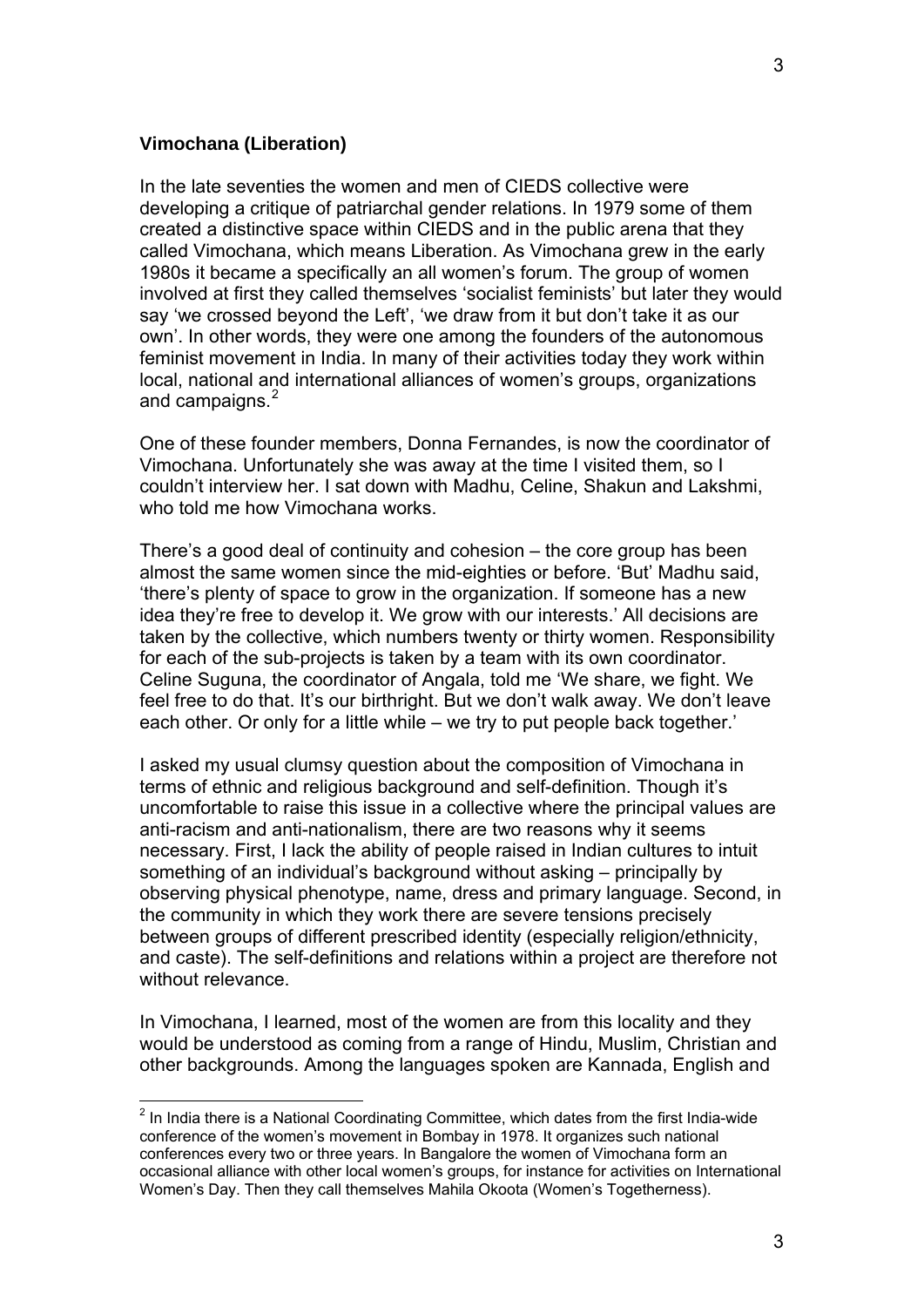Tamil, with some Malyaran, Telegu and Hindi. The women tend to be identified by others, however, less by their cultures of origin than by their politics and practices – in particular their secularism and feminism. Madhu said

What people tend to see us as is women of no faith, with no husbands and no children. In reality most of us are married – although some are single, divorced or in relationships. But in our work we challenge accepted norms and family values. People can't believe that a woman could have a husband and be able to run around as we do.

## **Opposing violence**

1

From the start, the core issue for Vimochana has been the *violence in Indian society,* particularly as it is *experienced by women.* Their practical work is directed towards empowering women to survive and contest this violence. As shown in the diagram they have a number of sub-projects. One is Angala, a women's centre and meeting place in the city. Angala also comprises a purpose-built refuge for women escaping violence. This is some hours distant in the countryside, on farm land where they grow organic crops. It houses up to fifty women and has a staff of six or seven. Another Vimochana project is Streelekha, a women's bookshop. Vimochana used to have a vocational training project for girls (motor vehicle maintenance) and they still have several community-based outreach projects, including liaison with the police concerning violence against women. They also do research, and are currently making a study of dowry deaths.

The scale and nature of the violence that Vimochana addresses became clear to me from a reading of the many leaflets produced to accompany their activities and actions in recent years. Some of these practices are specific to Vimochana, others have involved them in alliances with local and national NGOs and movements. The violence they problematize ranges from personal and communal violence at the level of the Indian home and street, to structural violence $3$  and war at the level of global society.

- For example, these activists have a powerful critique of the universality of the dominant human rights discourse and the violence of *imperialism* as it continues today in new insidious forms – the dominance of western knowledge paradigms, mandatory notions of development, imposed neoliberal market processes. One of their leaflets for example appeals for local protest against the commodification of water: the Indian government is selling life-sustaining water sources to Coca-Cola and other multinationals for bottled water and soft drinks.
- They also address *militarism and war*. At the time of the hostilities between Pakistan and India, that took place in Kargil in 2000, they protested against the aggressive postures of both states. They strongly

<span id="page-3-0"></span> $3$ Johann Galtung proposed a distinction between direct violence, structural violence and cultural violence. In this typology structural violence means exploitative social and economic systems causing 'avoidable insults to basic human needs' identified as the need for survival, well-being, identity and freedom (see for instance Galtung 1996:197).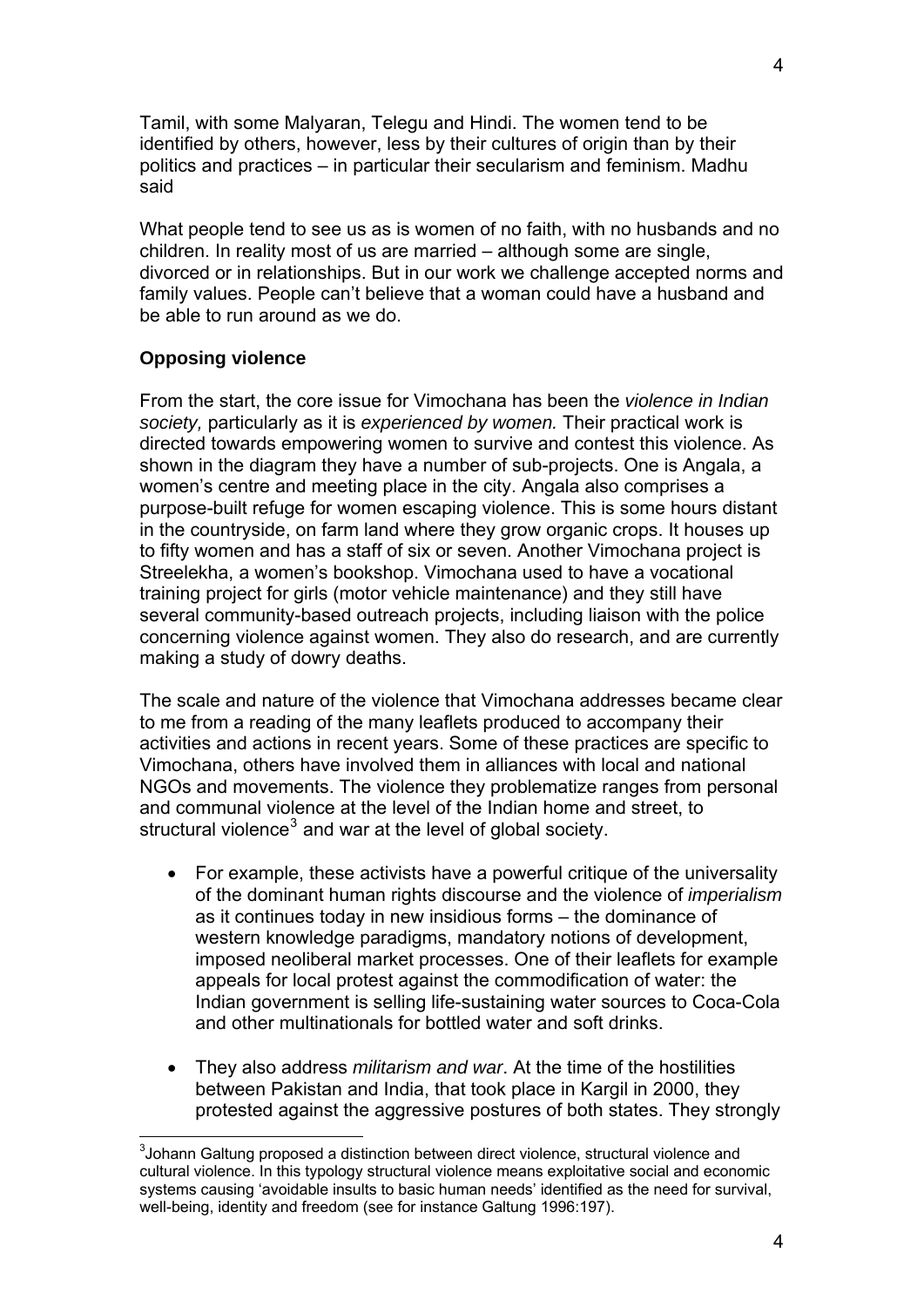oppose the 'weaponizing' of India's supposedly peaceful nuclear programme and on the occasion of the test explosion of a nuclear device at Pokhran in 1998 they wrote 'an open letter to Gandhi' evoking his philosophy of non-violence. In 2003 they addressed an appeal to Kofi Annan calling for resistance to the invasion of Iraq by the US and its allies. At this time they were noting the 'exportation' of war to the third world by the first world. They have challenged the effects in India of the US-proclaimed 'war on terror' and call for the repeal of the Prevention of Terrorism Act. Their position on the repression of selfdetermination movements in Kashmir and the North East is to 'tell the Indian Army to get out'.

- An important context of their activity has been the increase in *communal violence*, particularly the extreme violence against Muslims with the growth of the Hindutva movement since the late 1980s. Immediately after the destruction of the Babri Masjid mosque in  $1992<sup>4</sup>$  $1992<sup>4</sup>$  $1992<sup>4</sup>$ they denounced the communalization of politics and fundamentalism in all religions, appealed for tolerance and called for a 'gathering of women and men of diverse faiths'. They demonstrated against the wave of violence by the dominant Kannada-speaking community on the immigrant tamil population (particularly in urban slums and farmers in rural areas) over the sharing of the cauvery river waters between the two States of Karnataka and Tamil Nadu. They have supported the rights of untouchables (*dalits*), tribal people (*adivasis*) and other groups oppressed by caste, class and ethnic hierarchies.
- And of course Vimochana clearly identifies and challenges *patriarchal violence*. There's a gender analysis running through all the above. For instance, they have represented the pursuit of weapons supremacy by the Indian state as 'macho' posturing. They speak of the invasions of Afghanistan and Iraq as 'wars of militarized faiths rooted in a hypermasculinized polity'. They describe the fascist Hindutva movement too as 'hypermasculinized'. But it's particularly the violence experienced by women in the increasingly brutalised patriarchies, prevailing to some degree in all Indian cultures and sub-cultures being reconstructed in the regime of this hyper masculanised modernity, that preoccupies Vimochana.
- Of vital concern are the many unexplained deaths of married women (an average of three a day are reported in Bangalore alone) that are likely to be either murders or suicides on account of dowry disputes – the failure of a bride's family to satisfy the expectations of the husband and his family in terms of dowry wealth brought to the marriage. Many of these deaths are by burning, murders made to look like domestic accidents and to cover up evidence of physical abuse. Also of concern are instances of violence in the name of family or masculine honour –

1

<span id="page-4-0"></span> $<sup>4</sup>$  On December 6, 1992, a mob of Hindu extremists, apparently with official sanction,</sup> demolished a Muslim holy place, the Babri Masjid mosque, to recover the site of an earlier Hindu temple at Ayodhya. This evoked widespread triumphalism in Hindu communities throughout India, while Muslim communities and organizations massively protested. Many died in the ensuing violence (Bose 1999).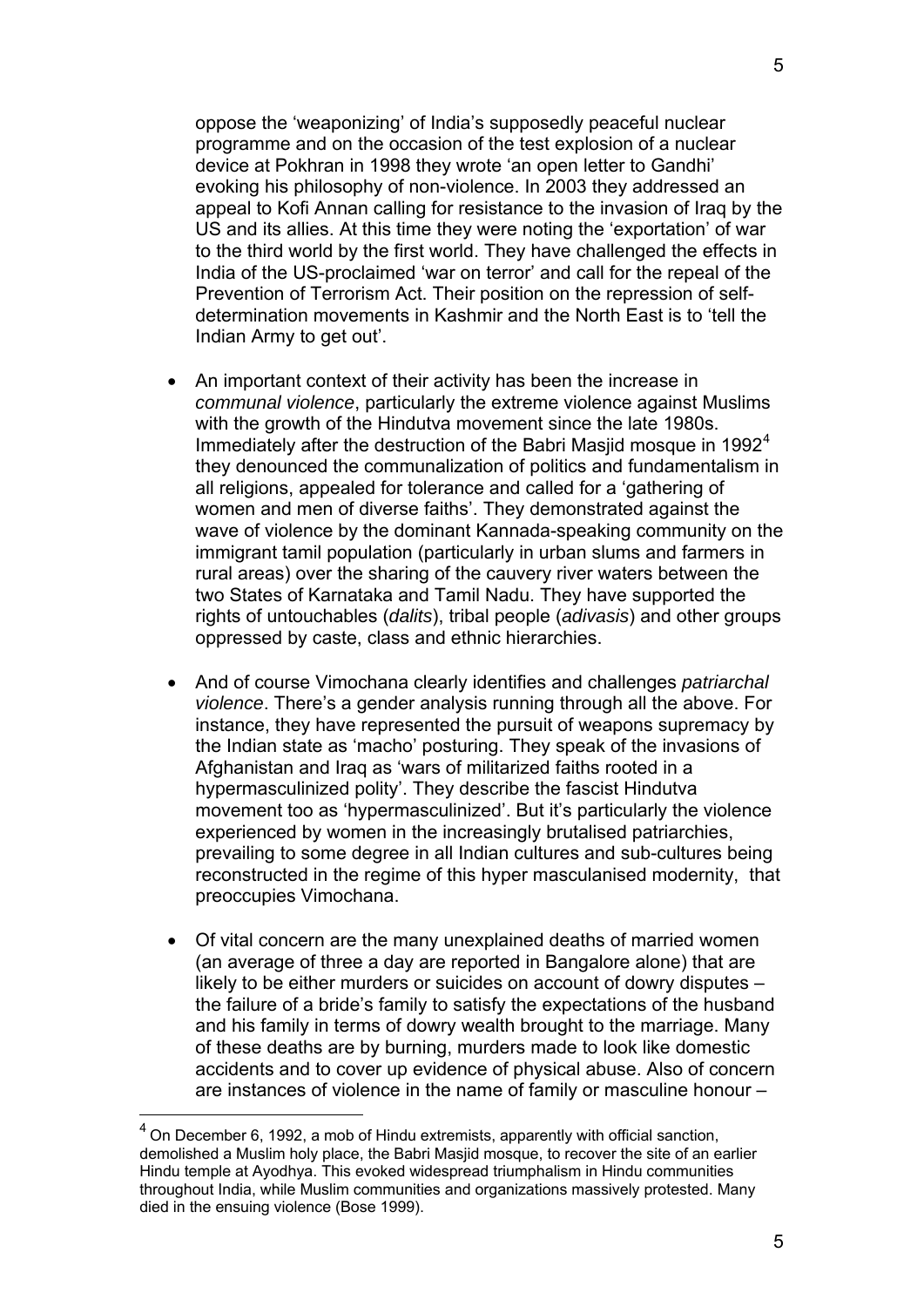for example disfiguring acid thrown in the face of women who are deemed to have stepped out of line. In some tribal societies women are burned alive as witches. Vimochana's analysis of such cases locates them not in 'tradition' but in modernity. Intransigent demands for dowry, for instance, they see as related to the new consumerism. Witchburning in India was revived only as the mines closed, male jobs were lost and the community was impoverished. In a leaflet they write of 'an explosion of new and grotesque forms of violence… in an increasingly consumerist, aggressive, macho, intolerant society'.

- Many cases of rape come to the attention of Angala women's centre, and they include rape inside and outside marriage. There are frequent cases of rape by the police when a woman is in custody. Rape was widespread during Partition and has been characteristic of intercommunal violence since. It was a key feature of the attack by Hindutva extremists on Muslim communities in Gujarat following the Godhra incident in 2002 (see my Research Profile No.10). Within Karnataka, the state within which Vimochana is situated, the rape of women as representatives of their supposed communal 'identity' remains endemic.
- In addition, Vimochana have called for an end to the trafficking of women, and to the stigmatization of prostitutes and the double standard by which law enforcement victimizes women and fails to punish the men who gain from the sex trade. On grounds of girl children's right to life, they have criticized the selective abortion of female foetuses made possible by ultrasound scanning during pregnancy. In certain Indian states the ratio of females to males in the population has fallen to 60:100 – one of the lowest in the world (National Centre for Policy Analysis 2005). When the Miss World Contest took place in Bangalore. Vimochana protested at this commercialization of women's bodies. At the same time they criticized the violence of the rightwing opposition to the contest, in which women sensationalized the issue by threatening to immolate themselves on moralistic grounds that exposure of women's bodies was against "Indian culture"..

Like the women I met in Mumbai, then, these women in Bangalore see violence as a continuum and look for non-violent and creative means to address every part of it. I forget now who it was who said to me: 'We didn't start as women against war, but as women against violence against women. Through that we came to take a stand against violence in the wider society.' One of their slogans is 'Violence-free homes make violence-free communities. Violence-free communities make a violence-free world.'

#### **Women in Black, Bangalore**

Women in Black actions in Bangalore have at different times addressed all these aspects of violence. WiB is a strategy of Vimochana for 'taking things to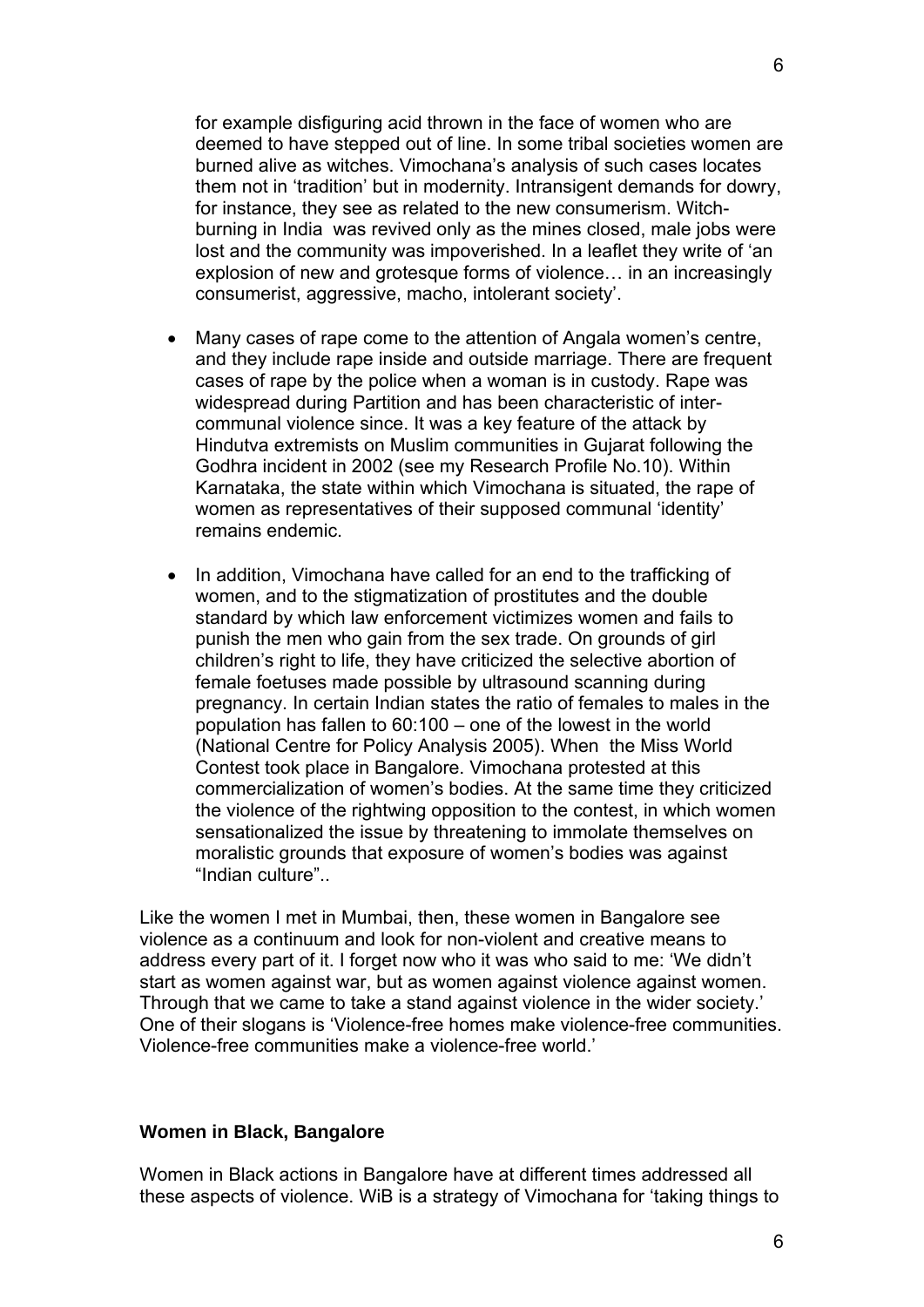the public'. Someone said, 'In our day-to-day work we see personal violence. We connect that personal violence to violence in the wider society. And one of the ways in which we make these connections is through Women in Black.'

They held their first Women in Black vigil in 1992, in the immediate aftermath of the Babri Masjid demolition. (This makes Bangalore WiB one of the oldest groups in the movement, preceded only by Israel, Italy and the former Yugoslavia.) At first their response to the attacks on Muslims had been practical. Shops and houses in the Muslim areas were being ransacked, crowbarred. The police, in the name of controlling the mob, were deliberately killing Muslims. Shakun said. 'We went straight to the affected areas, we went to hospitals.' At a personal level it had been a hard time for everyone, uncovering hidden feelings and bringing new divisions within hitherto harmonious families.

The women had began to feel the need for a different kind of action, 'No more shouting and screaming. Nobody was listening to all the rhetoric.' Corinne one of the founder members of Vimochana and involved deeply at the regional and international levels on issues related to peace, militarisation and human rights issues who was inspired by the Black Sash movement and the other WiB actions in Israel, Palestine and Belgrade sensed its effectiveness and brought the spirit of this action to her work in Bangalore. 'It touched us.' So they adopted the WiB formula. Their vigils, now as then, are classic WiB events, formal, silent, featuring black clothing, black placards, black banners. Celine remembers one of those early vigils, in the pouring rain. 'But nobody left. We stood there, paint pouring off our placards.' At times of crisis, vigils have beenheld regularly on a Thursday, at first in Cubbon Park, later in a variety of sites. Now they are occasional. Sometimes the women break out of the vigil form and take drama to the streets – for instance parading cut-out images to represent women victims of dowry killings.

The women of Bangalore introduced the formula of Women in Black to other cities in India like Madurai, Delhi, Kerala etc. They also helped form WiB groups in Nepal and the Philippines. Corinne Kumar who was particularly active in this, working within and through Vimochana, the AWHRC and El Taller. It was Corinne who inspired the huge Women in Black vigil at the  $4<sup>th</sup>$ World Conference of Women in Beijing in 1995. The leaflet that called women together for this action is interestingly explicit in framing the issue of WiB not as war but as *violence.* 

We are the Women in Black [they say] – silently protesting the many forms of violence which are increasingly becoming intrinsic to our everyday realities in our different cultures and communities.

Everywhere women are breaking the silence; women are naming the violence. Women are making public the many forms of 'personal' violence against women -- wife battering, female circumcision, pornography, sexual assault, rape, dowry burning. Everywhere, women are unmasking the many horrific faces of more public 'legitimate' violences -- state repression, communalism, ethnic cleansing, nationalism, wars... Violence in the name of development, in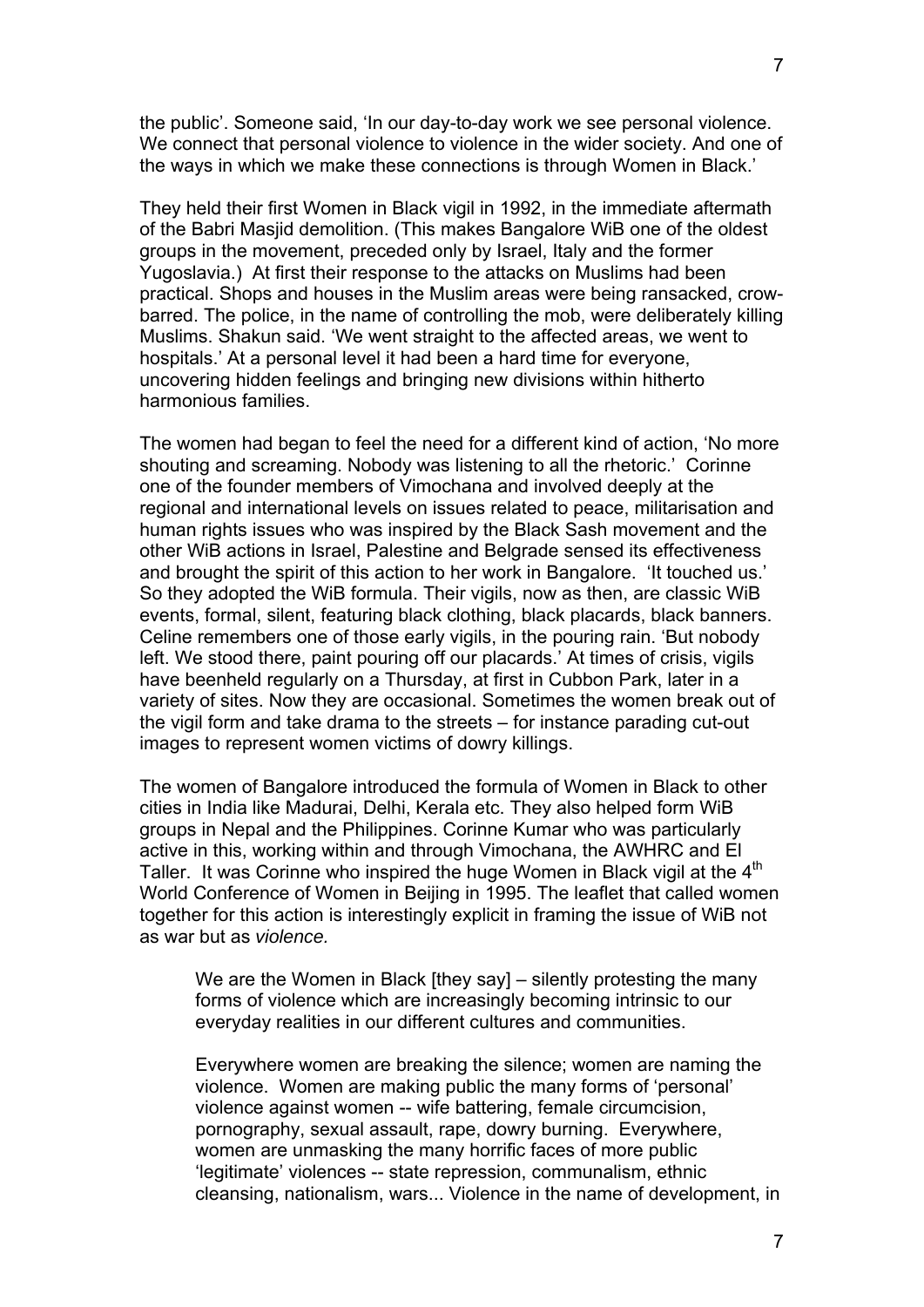the name of reproductive technologies, genetic engineering, and the feminisation of poverty.

## **AWHRC, El Taller and the Courts of Women**

The basic leaflet of the Asian Women's Human Rights Council describes its origins as follows.

The insights and experiences gained from [Vimochana] led us to initiate the Karnataka Commission on Women's Human Rights from where we felt the need to have a larger Asian forum. This idea crystallised into the Asian Women's Human Rights Council.

Despite the use of the term 'human rights' in its title, the AWHRC aims, in tune with the original philosophy of the CIEDS collective, to redefine 'rights'. It attempts to shift the Enlightenment notion of 'right' away from its universalism towards the specificity of 'global south' realities, and away from the primacy of the individual towards an emphasis on the collective. The Council describes its focus as

the escalating violence against women in the context of the growing militarisation and nuclearisation of the nation states in Asia and the Pacific and the wars, fundamentalism, communal and ethnic conflicts that are enveloping the region; of the development model and the increasing feminisation of poverty; of the brutalisation of patriarchies in the time of modernity and the violence of rape, dowry, burning, trafficking and prostitution, honour crimes, female infanticide; the wars against women.

The Regional coordinator of the Asian Women's Human Rights Council is now Corinne Kumar of the India Secretariat where the secretariat is at present housed can be located , within the framework of the CIEDS collective, and Vimochana in Bangalore. There are other regional secretariats in the Philippines, Nepal and Australia.

One core activity of the AWHRC has been the series of events they call Courts of Women. As described by Corinne in "South Wind : Towards a New Political Imaginary" who has conceptualised the Courts and been the International coordinator of the Courts held so far:

"*It is an attempt to define a new space for women, and to infuse this space with a new vision, a new politics. It is a gathering of voices and visions of the global south, locating itself in a discourse of dissent: in itself it is a dislocating practice, challenging the new world order of globalisation, crossing lines, breaking new ground: listening to the voices and movements in the margins.* 

*The Courts of Women seek to weave together the objective reality (through analyses of the issues) with the subjective testimonies of the women; the personal with the political; the logical with the lyrical (through video testimonies, artistic images and poetry) urging us to*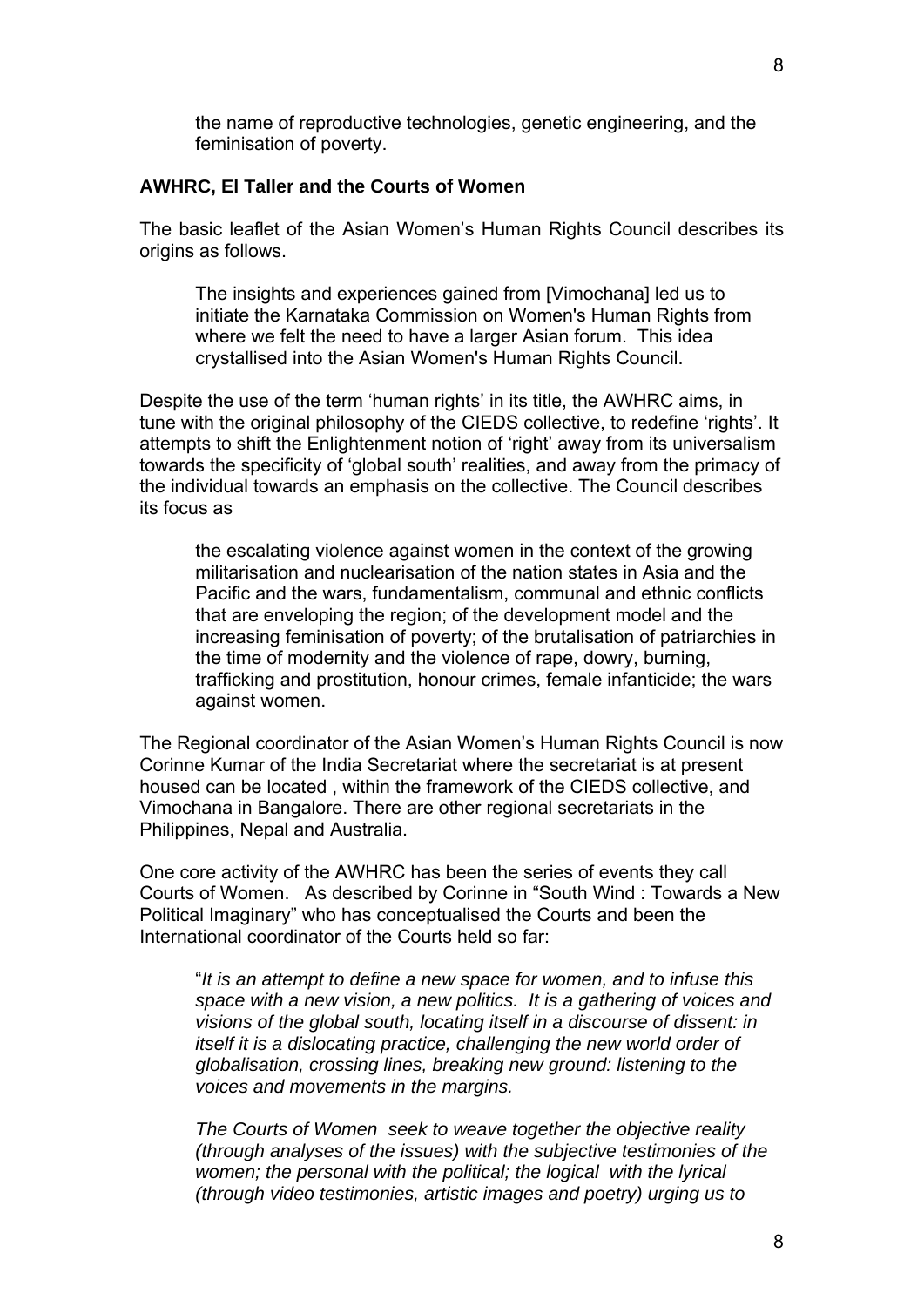*discern fresh insights, offering us other ways to know, inviting us to seek deeper layers of knowledge; towards creating a new knowledge paradigm. The Courts of Women are public hearings: the Court is used in a symbolic way. In the Courts, the voices of the victims/survivors are listened to. Women bring their personal testimonies of violence to the Court: the Courts are sacred spaces where women, speaking in a language of suffering, name the crimes, seeking redress, even reparation.* 

*While the Courts of Women listen to the voices of the victims/survivors, they also listen to the voices of women who resist, who rebel, who refuse to turn against their dreams. They hear the voices of women from the women's and human rights movements; they hear of survival in the dailiness of life; they hear of women and movements resisting violence in their myraid forms – war, ethnicity, fundamentalism; they hear of women struggling for work, wages, their rights to the land; they hear of how they survive – of their knowledges, their wisdoms that have been inaudible, invisible. They hear challenges to the dominant human rights discourse, whose frames have excluded the knowledges of women. The Courts of Women hear of the need to extend the discourse to include the meanings and symbols and perspectives of women.* 

*It speaks of a new generation of women's human rights."* 

Between December 1993 and the present, twenty-two Courts have been held, in the Asia Pacific region, the Arab world, Africa, Central America and the Mediterranean. The thematic focus is violence against women in all its forms, ranging from reproductive technologies, through trafficking and sex tourism, to racism, economic violence (the US blockade of Cuba for instance), and the violence of war itself.

One such court, a World Court of Women on US War Crimes, was held in Mumbai on occasion of the World Social Forum in early 2004. Iraqi women spoke of the effects on women of the invasion and occupation by the US and allies. Ramsay Clark, the former Attorney General of the USA, presided and made a strong statement. Currently Courts are planned for London, New York and Istanbul. The events as a whole are professionally filmed, and the videos reveal them to be extraordinarily emotive, expressive and colourful occasions, with very moving testimonies by women survivors who have travelled from often very distant countries to tell their personal stories and think collectively about the meaning of the violence they've experienced collectively.

One of this series of Courts, on 'Women and War Crimes' was held in Tokyo, in 1994 that focussed also on the issue of comfort women as a war crime. Comfort Women came forward in one of their early public testimonies to speak out against a violence that had been hidden for 50 long years. Later, in 2001, also in Tokyo but quite separately, other women would organize a women's 'tribunal'on enforced military prostitution during World War II. They would bring former 'comfort women' from the Asia Pacific region to give evidence against the Japanese military, charging the Japanese government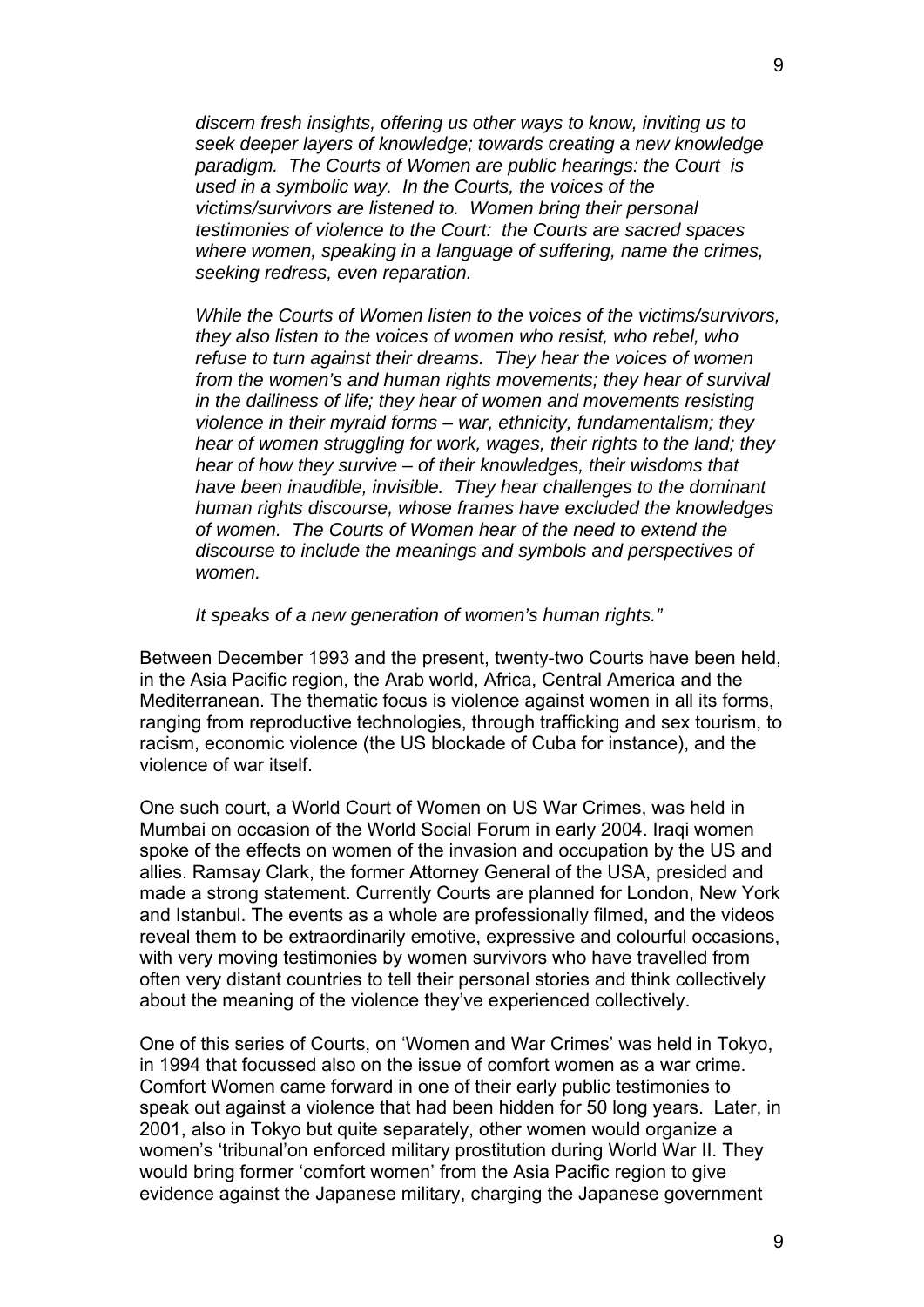with the crime of sexual slavery. The Tokyo Tribunal had a judge, who made a ruling. By contrast, the Courts of Women are not mock trials of this kind. The witnesses are not cross-examined, they are believed. The jury, composed of women chosen for their wisdom and experience, does not find guilt or innocence but rather listens, understands, reflects and synthesizes what it hears.

Vimochana, the AWHRC and El Taller, together with the Italian women of *Donne in Nero*, may have done more than anyone to internationalize Women in Black. They took a bold step when they organized the mass vigil at the Beijing Forum in '95. Subsequently they've held large vigils in association with the each of the many Courts of Women. This has carried the symbolism of WiB to far-flung countries – Egypt, Kenya, South Africa, Australia, Cuba. A WiB vigil of several thousand was associated with the World Social Forum in Mumbai in January 2004. And as I write, a year later, Corinne is in Porto Alegre at the current World Social Forum, organizing an 'African Court of Women' and another international WiB event.

## **Contacts:**

My first contact with Vimochana, AWHRC and El Taller International was in telephone conversations and e-mail exchanges with Corinne Kumar. I visited Bangalore in December 2004 and was very lucky to be able to spend two days with Vimochana. In particular I learned a lot about the history of CIEDS and the present of the AWHRC from Madhu Bhushan, and about Angala's work from Celine Suguna. A big thank you to them and to Shakun, Lakshmi and other women who gave me their time and the information on which this profile is based.

This profile was sent in draft to Madhu, Celine and Corinne. The amendments and additions I received back have helped me to improve it. I now have Vimochana's agreement to making it available to others by putting it on my website.

#### *Vimochana*

33/1-9 Thyagaraj Layout Jai Bharathi Nagar Maruthi Seva Nagar PO Bangalore 560 033 India

[angala@hclinfinet.com](mailto:angala@hclinfinet.com) [angala1@vsnl.net](mailto:angala1@vsnl.net)

*Asian Women's Human Rights Council, India Secretariat* 

Address as Vimochana [awhrci@sify.com](mailto:awhrci@sify.com)

*El Taller International*